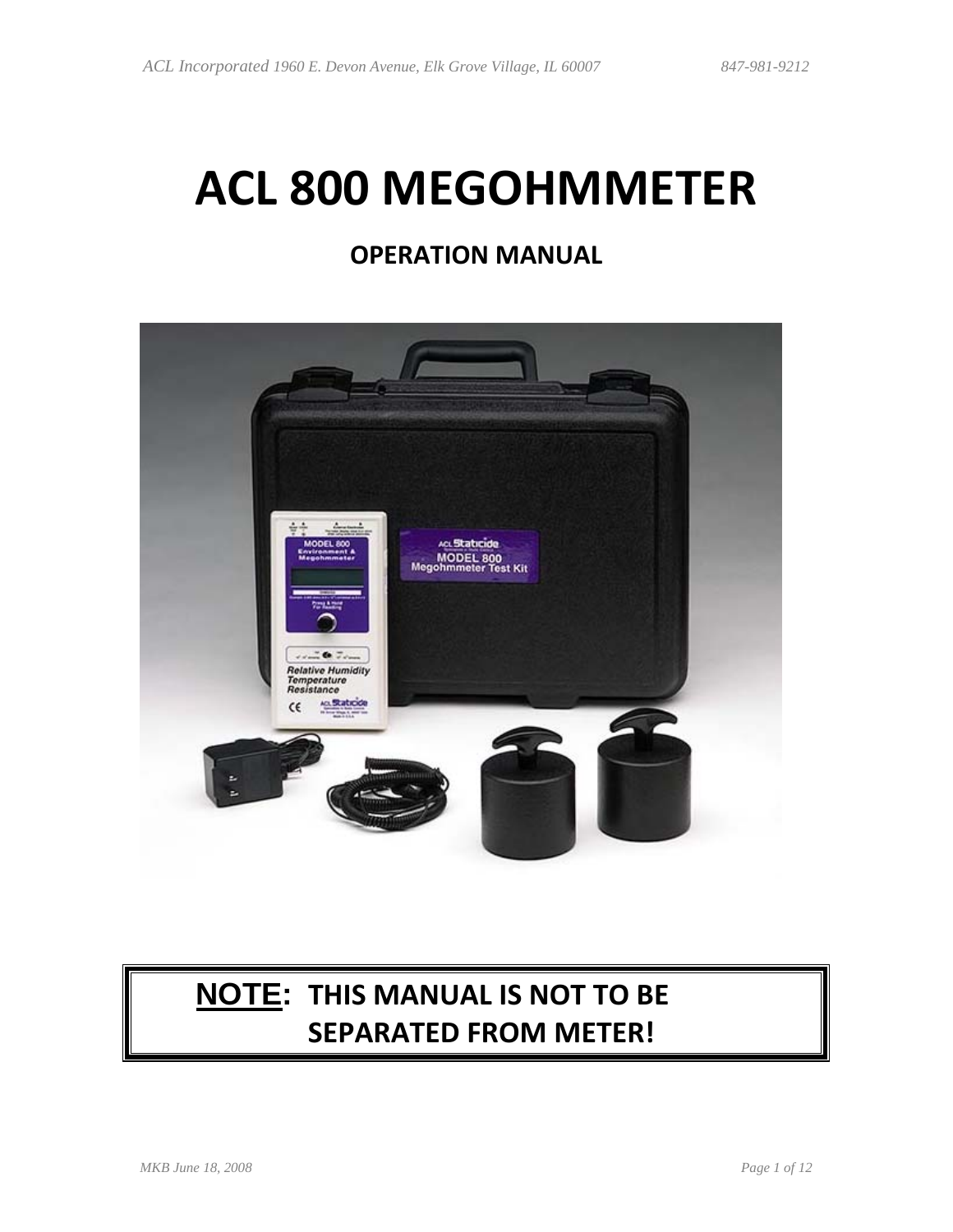## **ACL 800 Megohmmeter**

The ACL 800 Megohmmeter kit measures surface resistivity, resistance, temperature and humidity. It is designed to test conductive, anti‐static, and static dissipative surfaces for electrical resistivity/resistance according to EOS/ESD, CECC, ANSI, ASTM and UL test procedures.

The internal parallel electrodes comply with DIN EN 100 015/1 & ANSI/ESDA‐S11.11. The five pound electrodes can be externally connected for tests according to IEC 61340‐4‐1, ANSI/ESDA S4.1 & ANSI/ESDA S7.1.

#### **ACL 800 Megohmmeter Includes:**

Tester Two 5lb probes One ground cord Two accordion cables (stereo to banana) 110 power adapter\* 9 volt battery Foam lined carrying case Certificate of calibration

\*ACL 800 Celsius models come equipped with 220v power adapter unless specified

#### **ACL 800 Optional Accessories**

Concentric Ring Probe Miniature Ring Probes Garment Clips for smocks

#### **Limits**

Resistivity:  $10^3$  - $10^{12}$  ohms/sq. Resistance:  $10^3$  - $10^{12}$  ohms Relative Humidity: 10% ‐ 90% RH Temperature: 32°F to 100°F or 0°C – 37.7°C if Celsius model was purchased Measuring voltage: 10v and 100v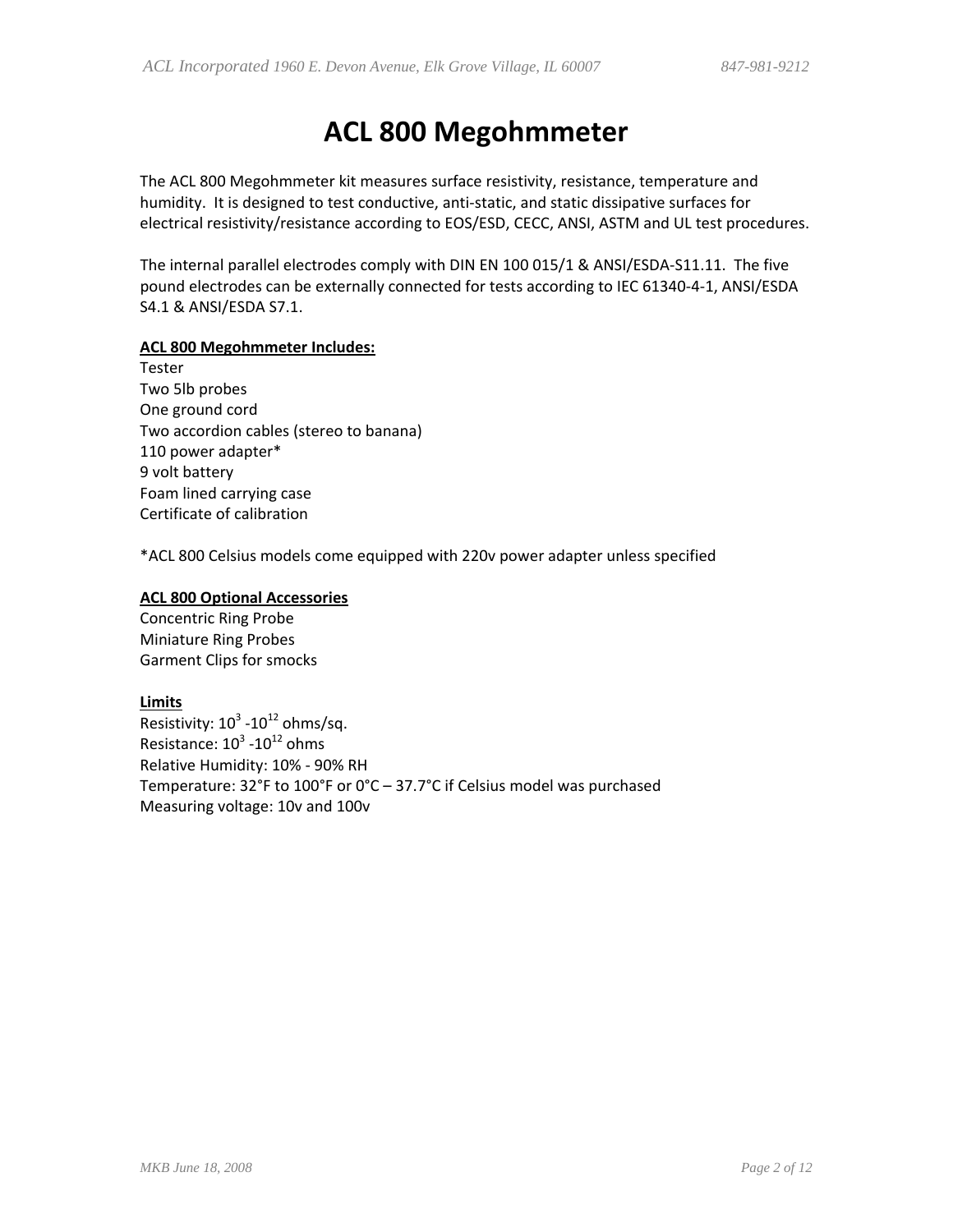#### **INTRODUCTION**

The ACL 800 Megohmmeter is a dependable and easy to use audit kit for conductive and dissipative surfaces. This meter is designed to be used in all facets of material production including engineering, maintenance, quality control, incoming inspection, manufacturing, research, or sales departments for the testing of anti‐static mats, floor finishes, paints, wrist straps, smocks, foot wear, bags and containers.

When using the built-in electrodes, the meter's test values for surface resistivity are in ohms per square. When using the external five pound electrodes, the meter's test values for resistance are in ohms (although they are displayed in ohms/sq.).

DECADE SCALE

| 10 <sup>3</sup>     |     | 1 kilohm           |
|---------------------|-----|--------------------|
| 10 <sup>4</sup>     | $=$ | 10 kilohms         |
| 10 <sup>5</sup>     | $=$ | 100 kilohms        |
| 10 <sup>6</sup>     | $=$ | 1 meg ohm          |
| 10 <sup>7</sup>     | $=$ | 10 meg ohms        |
| $10^8$              | $=$ | 100 meg ohms       |
| $10^9$              | $=$ | 1000 meg ohms      |
| ${\rm 10}^{\rm 10}$ | =   | 10,000 meg ohms    |
| $10^{11}$           | $=$ | 100,000 meg ohms   |
| $10^{12}$           | $=$ | 1,000,000 meg ohms |

The test value is indicated on the LCD display. Unlike meters with LEDS that indicate only the decade the measured value falls within, the ACL 800 will show the actual value.

27 ohms (2.7 x 107 ) is displayed as **2.7 e07 ohms/sq**

#### **TEST VOLTAGE**

The test voltage ranges are 10v and 100v. According to ESDA standards S4.1, S7.1, and S11.11 one should choose 10v for conductive surfaces less than  $10^6$  and 100v for materials  $10^6$  or greater. . If the meter cannot apply the correct voltage automatically, it will advise you to change to the proper setting manually. Use the switch in front of the meter to change voltage setting.

As defined by the ESD Association, values indicate the following:

| Voltage  | Range                            | <b>Definition</b>  |
|----------|----------------------------------|--------------------|
| 10 volt  | $< 106$ ohms per square          | Conductive         |
| 100 volt | $10^6 - 10^{11}$ ohms per square | <b>Dissipative</b> |
| 100 volt | $10^{12}$ > ohms per square      | Insulative         |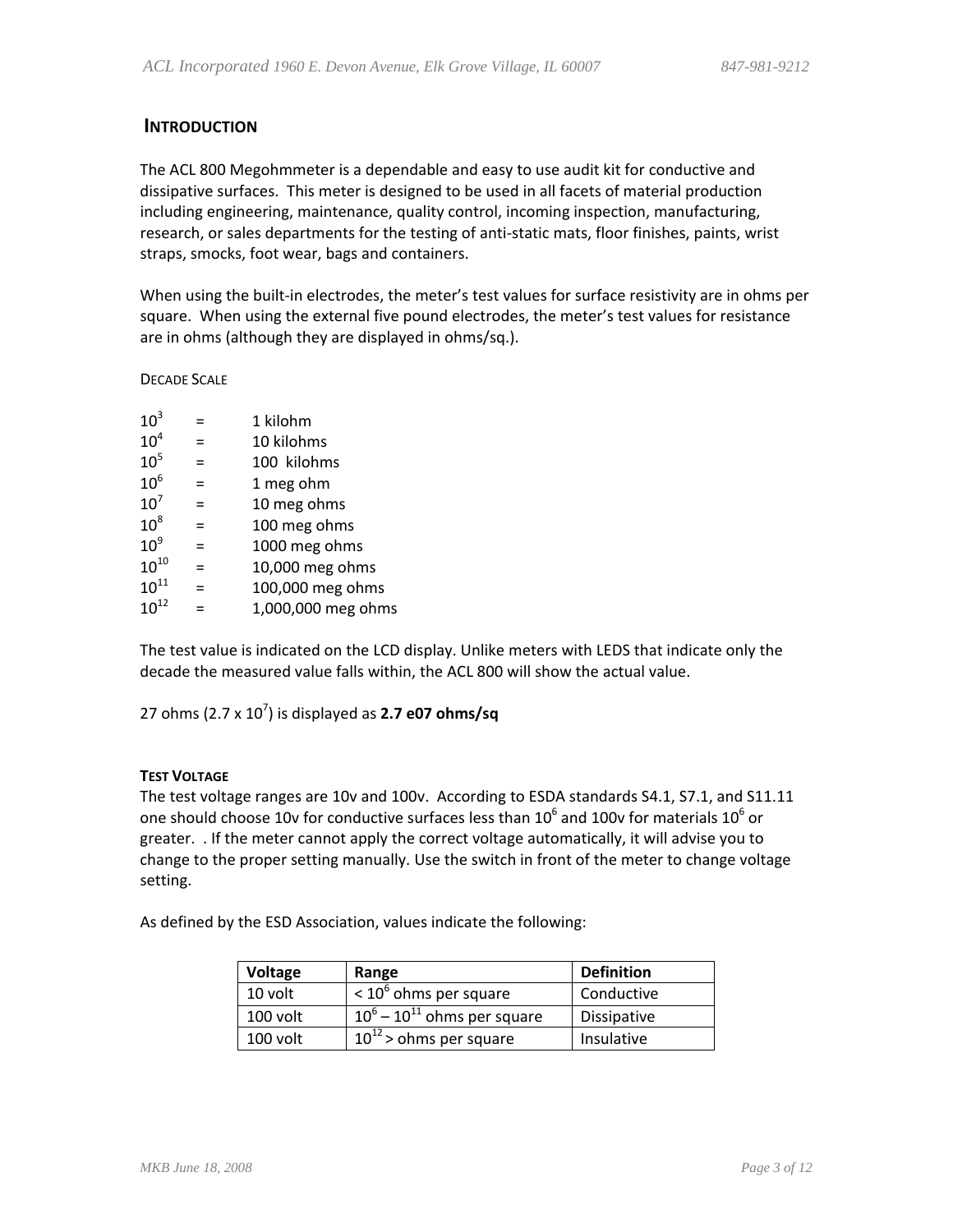#### A NOTE ABOUT VOLTAGE

In previous years, people desiring to measure resistivity or resistance followed the ASTM D264, ASTM 991, NFPA 56A or NFPA 99 test standards. These procedures required people to test at either 500 or 1000 volts. This caused concern regarding safety to the person doing the tests. The ESDA standardized the test procedures so that lower volts could be used at specific ranges.

The ACL 800 meter uses a 9 volt battery. Some meters with 9 volts batteries do not give the accuracy that you need to perform the tests especially at values higher than 10<sup>7</sup>. The ACL 800 is built with a transformer that converts the 9 volt charge from the battery to 10 volts or 100 volts (whichever value is selected). The meter applies a constant charge over the complete voltage range. Accuracy is depends on applied voltage, temperature, and humidity.

#### **TEMPERATURE AND HUMIDITY**

The humidity and temperature affect the electrical properties of the material being tested. The combination of low humidity and low temperature will give the highest electrical resistance results or slowest dissipation times. At high humidity a thin layer of water is condensed or absorbed on or in the material being tested. This is true of hydroscopic additives that are added to a material to increase the electrical conductivity. These additives will allow moisture to be absorbable in the materials they are added to.

At elevated temperatures the mobility of free electrons is increased thereby increasing the materials conductivity. This is especially true for carbon black, metallic oxides, metals, and other materials added to a material. When the material is at a lower temperature, built in stresses occur which might increase the resistance due to increased distance between the conductive additives. Thus, humidity and temperature must be known.

#### RECORDING DATA

ANSI/ESD Association and European CECC recognize the environmental effects to test measurements and specify in their standards that they measured and recorded. It is possible to test or manufacture a material at high humidity and pass all the test specifications, but when the customer receives the material and uses it at a lower humidity or temperature the material fails to pass the specifications. This can cause rejects and loss of product.

#### Both ESD S4.1 ESD Protective Worksurface

section 6.2.4 and ESD S7.1‐1994 Resistive Characterization of Materials Floor Materials sections 5.2.4 and 5.3.3 require reporting of temperature and humidity at the time of testing. ANSI/EOS/ESD‐S11.11‐1993 Surface resistance measurement of Static Dissipative Planar Materials section 11.0 B states, "report the conditioning period, relative humidity, and temperature."

#### **CALIBRATION**

Calibration is recommended annually. The ACL 800 meter comes with a NIST certificate when ordered. After one year the meters can be sent back to ACL Inc. for a new NIST certificate for a lab fee or it can be sent to a certified calibration lab (See page 11 for instructions). The meters also come with a CE mark approval.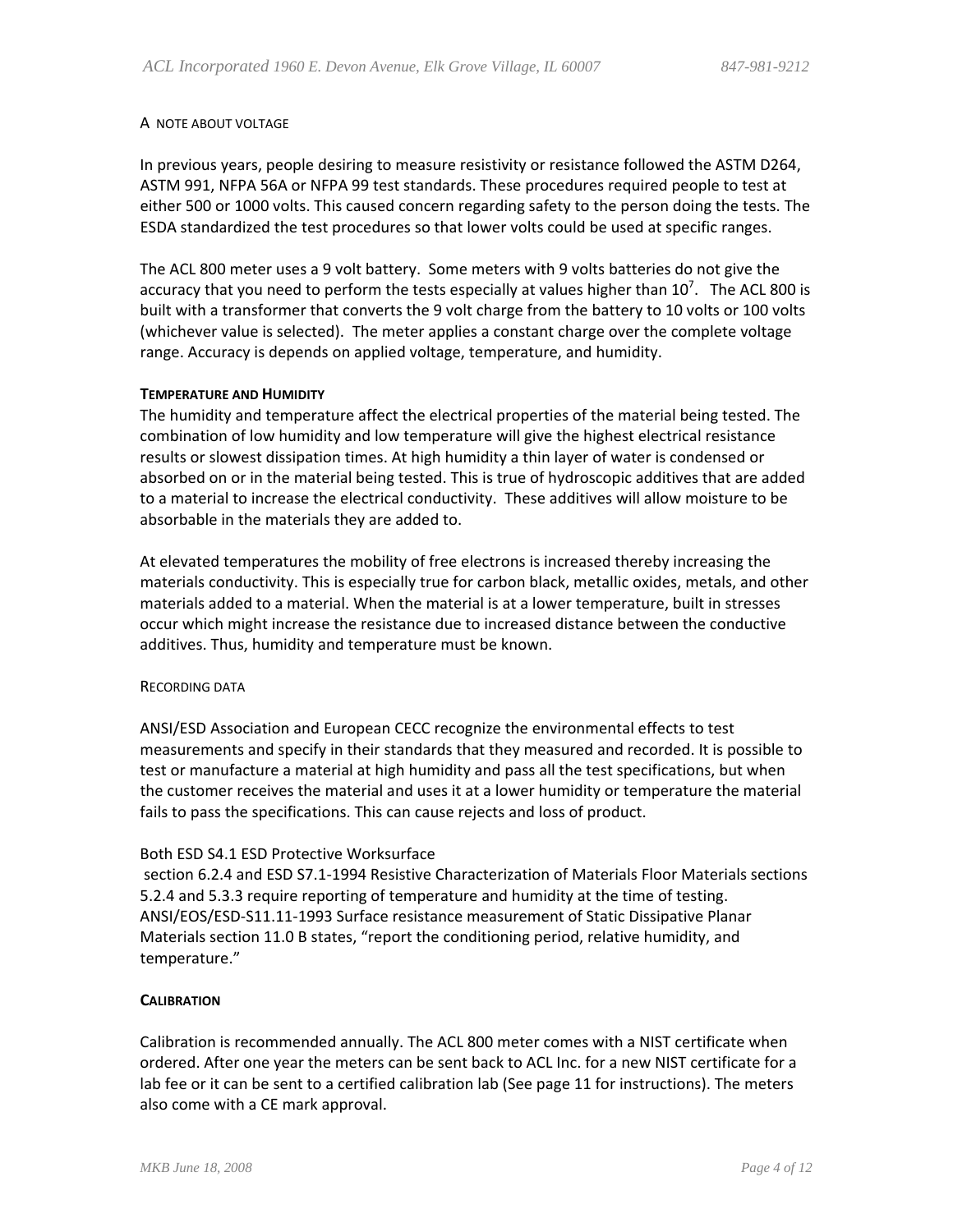#### **MEASURING WITH INTERNAL ELECTRODES**

The parallel resistivity probe method, complies with EOS/ESD‐S11.11. It is used to give fast electrical resistivity measurements on flat homogeneous materials. It may be used on multilayered materials, but this should be noted along with the temperature and humidity value on the data report.

When the measurement is taken between the tester's two conductive rubber rails under the tester, the tester will indicate the surface resistivity of the material being tested.

- A. Prior to testing, make certain that surfaces to be tested are clean and free of contaminants.
- B. Allow the meter to equilibrate to the atmosphere the meter is to be used in. It may take a half hour for the meter to adjust to new environment conditions.
- C. Place the meter on the desired surface to be tested.
- D. Move switch to desired test voltage position, either 10 or 100 volts, depending on the target range of the material.
- E. Press and hold the test button with approximately 5 pounds of applied force. The display will show the humidity and temperature. After approximately 10 seconds, the meter will display the surface resistivity in ohms per square.

The meter will keep updating the display while the button is held down. The last reading will display for approximately 20 seconds after the button is released.

#### **MEASURING WITH EXTERNAL ELECTRODES**

When the measurement is taken using the 5lb external probes, the tester will indicate the resistance of the material being tested once the button is depressed (value is in ohms, though the display says ohms/sq).

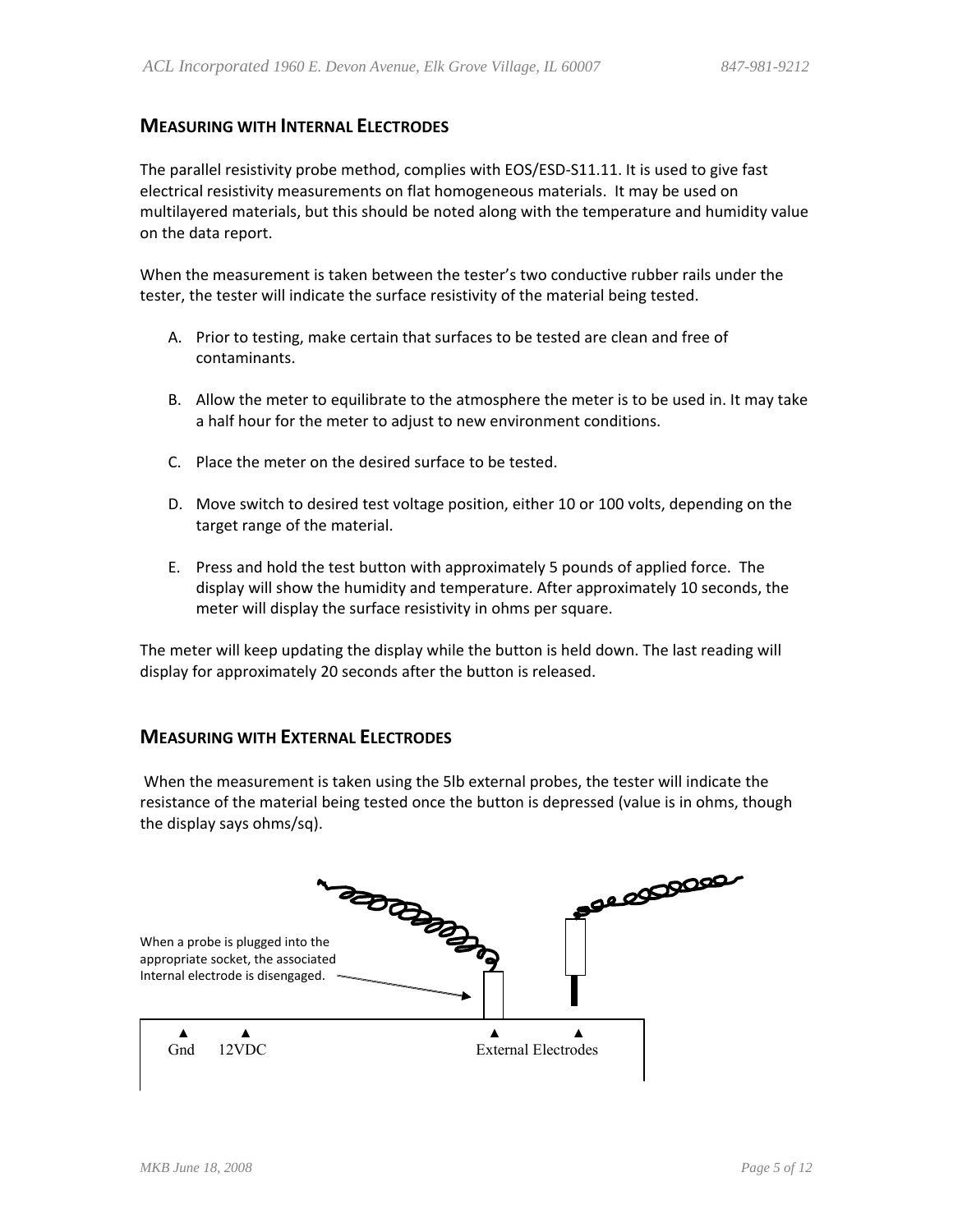By utilizing these probes to the ACL 800's sockets it is possible to measure Point to Point (RTT) Resistance, Surface to Ground (RTG), and Volume Resistance. Using these probes will allow compliancy with various standards including ANSI/ESDA S4.1 for Worksurface – Resistance Measurements, ANSI/ESDA S7.1 Resistive Characterization of Materials – Floor Materials.

When auditing is finished, unplug the cables and store probes in the protective case. If cables are left in the tester, the jacks will lose their elasticity as shown below:



If jacks are damaged or left in the open position, the internal probes will not engage when testing for surface resistivity.

#### **Resistance Between Two Points (RTT)**

RTT measurements can be used for the evaluation of floors, chairs, carts, work surfaces and other ESD controlled materials and products. Procedures vary regarding sample preparation, probe preparation and spacing of the 5 pound probes. Select and read the correct test procedure or standard for the desired measurement. Test procedures can be purchased from [www.esda.org.](http://www.esda.org/)

A. Connect one end of each of the banana test leads into the sockets of the meter. Connect the other end of the test coil cords into the 5 pound probes.



A. Place both probes on the material according to test procedures or standard being used.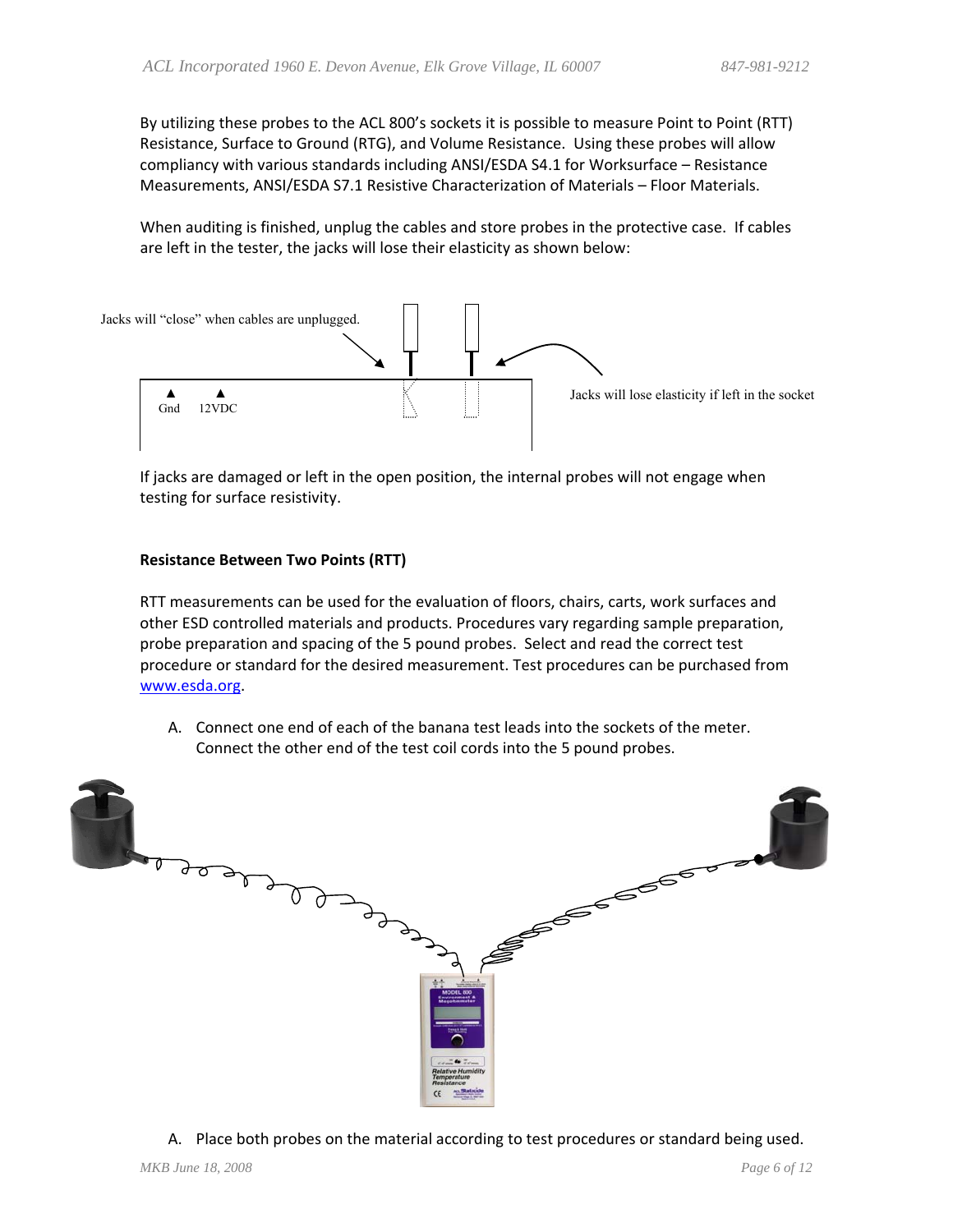- B. Press the "TEST" button and the value will be displayed on the LCD. The meter will apply the correct voltage (10v or 100v) according to the value of what is measured.
- C. When performing test do not touch lead wires or probe. Avoid overlapping of lead wires. This will ensure accurate readings.

AN EXAMPLE OF MEASURING RTT ON DISSIPATIVE FLOORING:

Taking routine measurements of tiles with dissipative floor finish will insure proper maintenance routines and will indicate any problems that may arise. Keeping a record of test results for temperature, humidity and electrical properties will provide a reference and will point toward a blueprint of traffic patterns on the floor. Good record keeping will insure success when developing and maintaining a maintenance program.

To get an average measurement of a floor, map out a 4' x 4' section and conduct five tests (one at a time) within the square. Conduct a test for each side of the square and a final test diagonally through the center as shown in the drawing below.

Each RTT test utilizes the 5 pound probes placed 3 feet apart (36 inches). Connect the test leads to the meter. Attach a 5 pound probe to the end of each lead and place 3 feet apart as indicated above. Press and hold the "TEST" button on the ACL 800 meter until a value is displayed.

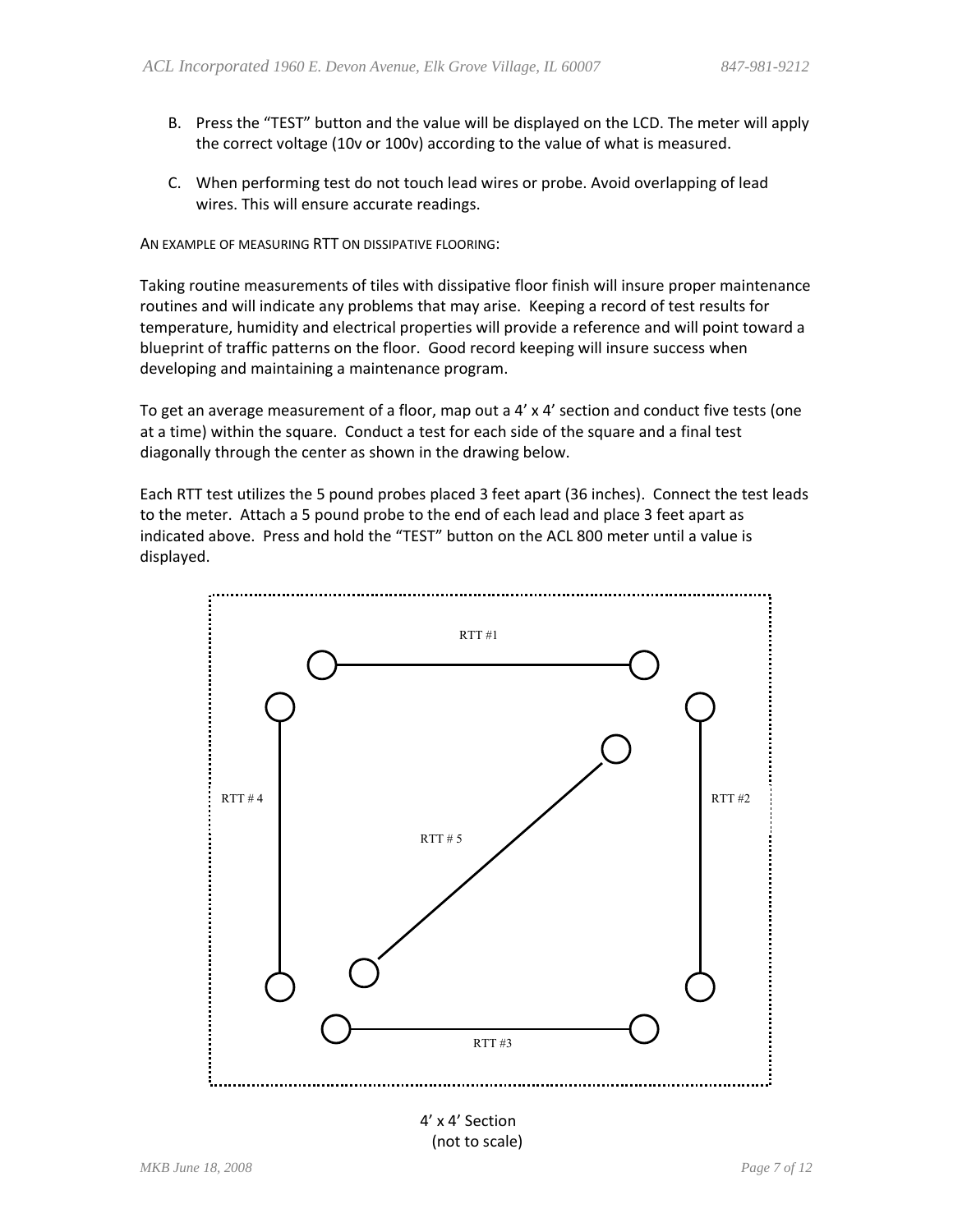#### **MEASURING RESISTANCE TO GROUND (RTG)**

Resistance to ground measurements can be used for the evaluation of floors, chairs, carts, work surfaces and other ESD controlled materials and products. Keeping a record of test results for temperature, humidity and electrical properties will provide a reference.

AN EXAMPLE OF MEASURING RTG ON DISSIPATIVE FLOORING:

For Testing Resistance on Floors, S7.1 requires a minimum of 5 RTG tests per 5,000 SqFt. Connect the leads for the external electrodes to the meter.



Attach one lead to a 5 lb probe and place probe on the floor that's being tested. Attach the other lead to an alligator clip and connect to a groundable point (RTGP). If using a ground adapter plug, plug the banana lead into the adaptor after the adapter is plugged into the receptacle.

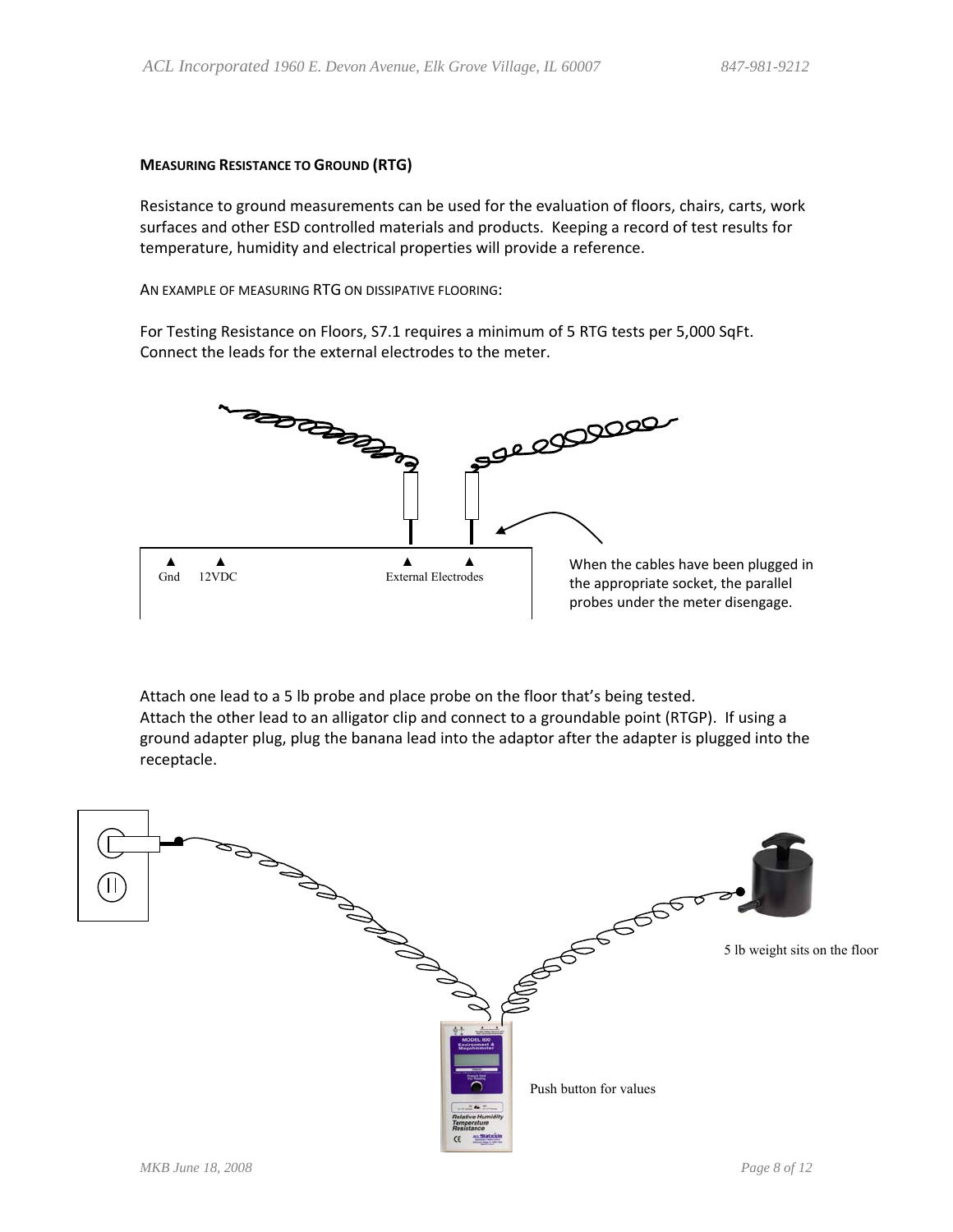AN EXAMPLE OF MEASURING RTG ON DISSIPATIVE TABLE MATS:

- A. To test RTG for a workstation, connect the first lead to the meter and to a 5 lb probe and put probe on work surface. Connect the 2<sup>nd</sup> lead to the meter and to a groundable point (RTGP). Use the alligator clip if necessary.
- B. Press the "TEST" button and the value will be displayed on the LED. When performing test do not touch lead wires or probe. Avoid overlapping of lead wires. This will ensure accurate readings.
- C. Resistance values are in ohms. Record temperature, humidity and resistance.

If the range of your work surface is 10<sup>6</sup> to 10<sup>9</sup>, measure at 100v. The EOS standard says the dissipative range is  $10^6 - 10^{11}$  but most people look for  $10^6 - 10^9$  for a pass.



Attach the alligator clip to the lead and connect it to the ground snap or connect the banana plug to a common point ground plug:

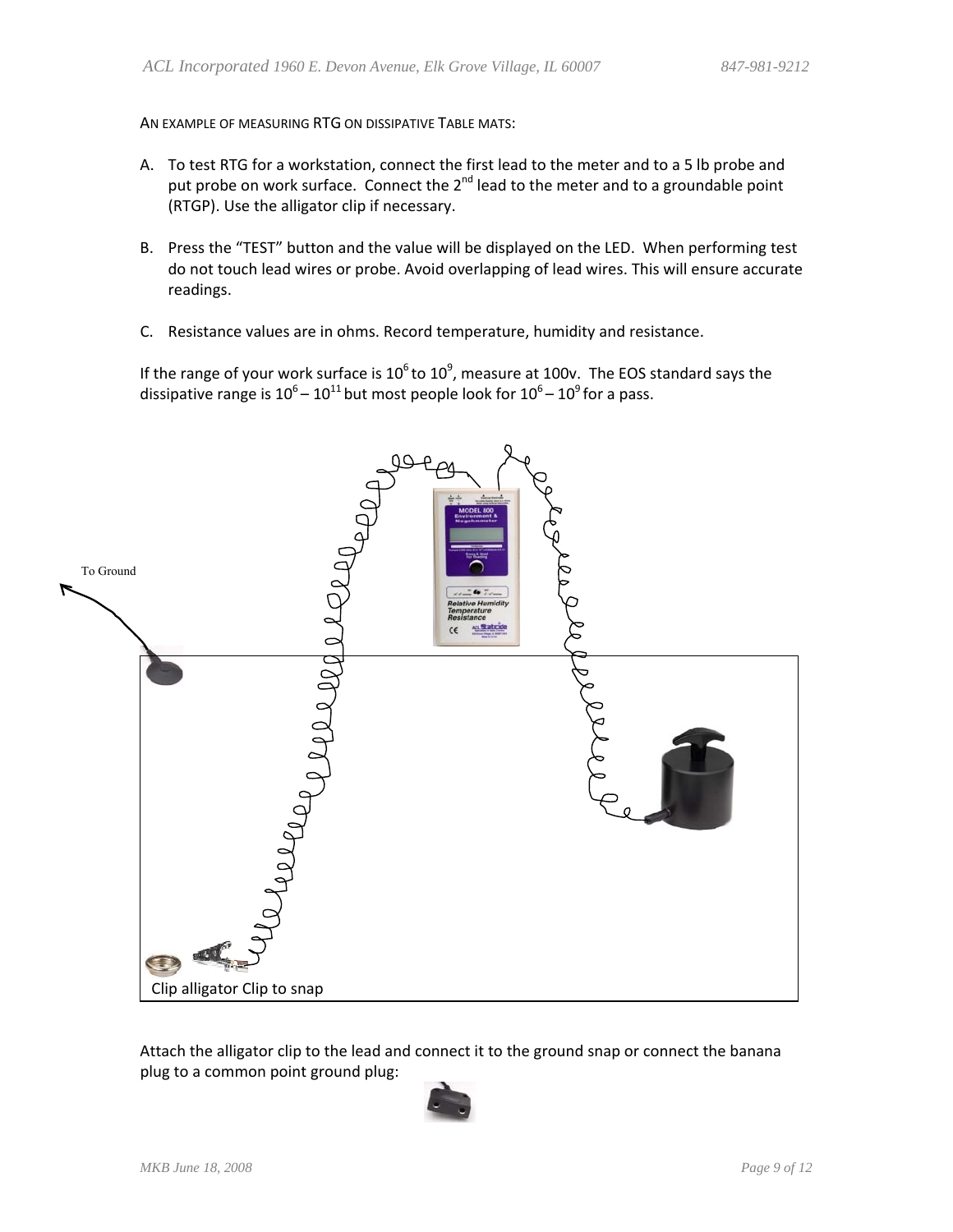#### **Volume Resistance Measurement MEASURING RESISTANCE TO GROUND (RTG)**

Volume Resistance measures the electrical path through a material.

- A. Connect one end of each of the banana test leads into the sockets of the meter. Connect the other end of the test coil cords into the 5 pound probes.
- B. Place sample material on a conductive metal plate (such as stainless steel). Place one of the 5 pound probes on the material so that the material is sandwiched between the probe and metal plate. (see below)
- C. Place the second 5 pound probe on the conductive metal plate.
	- D. Press the "TEST" button and the value will be displayed on the LED. Volume Resistance is in ohms‐cm.

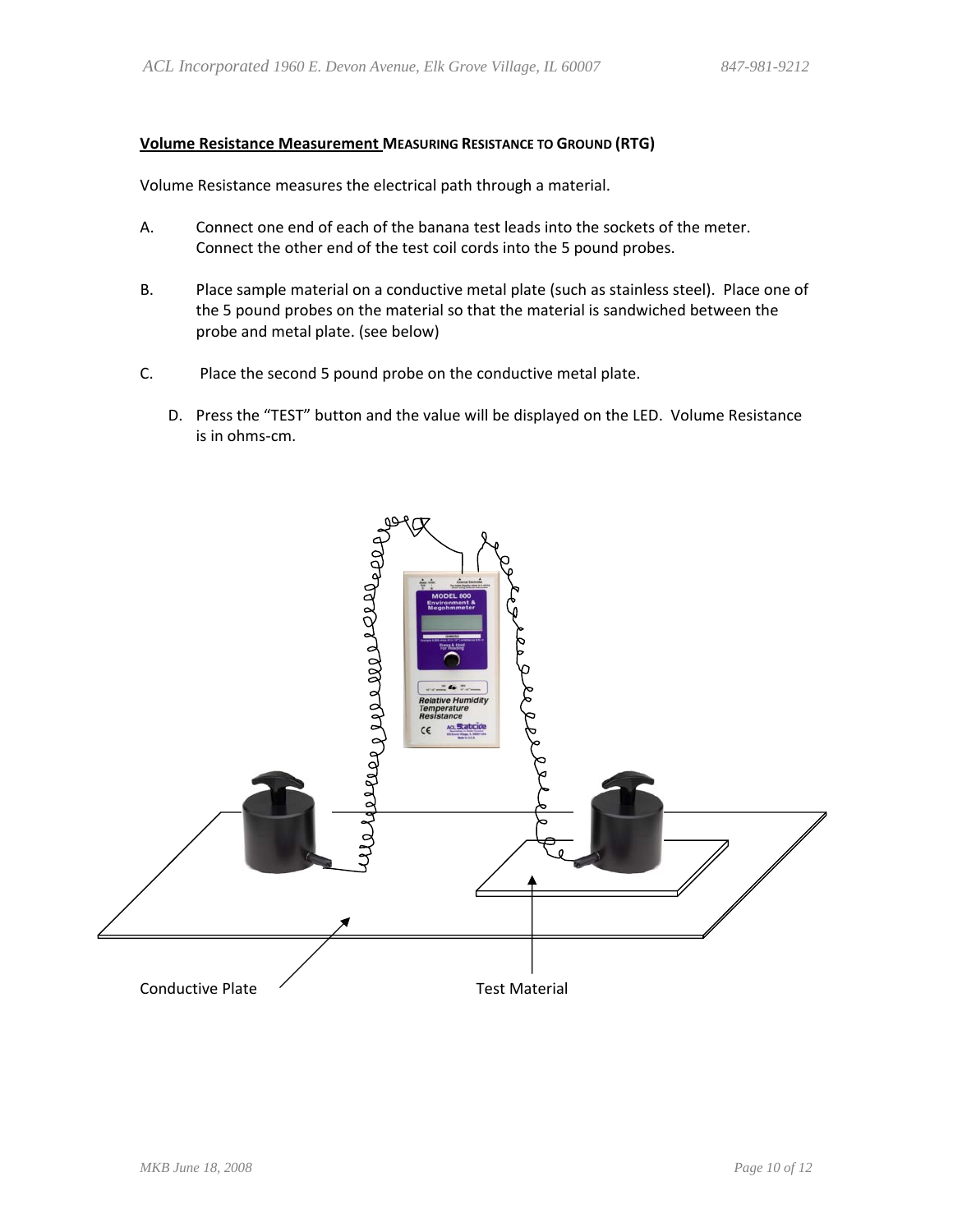#### **ACL 800 CALIBRATION INSTRUCTIONS**

The ACL 800 meter is calibrated to be most accurate in the most widely used range (10 $^6$  -10 $^8$ ). The lab calibrates meters between 30 ‐ 40% RH at 65 ‐ 73°F. If you are using the meter in atmospheres different than above, it is strongly advised to recalibrate the meter to your conditions.

- 1. Purchase 1%  $10^{3}$ -10<sup>12</sup> ohm resistors, high accuracy relative humidity hygrometer, and high accuracy thermometer.
- 2. Open meter being careful not to disturb or break the two wires connecting the power button to the circuit board.
- 3. Observe on the right lower side of the meter printed circuit board three (3) calibration pots.
- 4. **ALLOW THE METER TO EQUILIBRATE AND NORMALIZE IN THE ENVIRONMENT FOR 2 HOURS BEFORE TESTING.**
- 5. Using the supplied coil cords attach alligator clips to the banana plug ends of the cords.
- 6. Insert the 3.5mm ends into the meter jacks.
- 7. Attach the ends of the resistors to the ends of the alligator clips.
- 8. The top one is for humidity. The middle one is for resistivity. The bottom one is for temperature. Adjustment is done with a small screw driver. Clockwise is to increase the value, counter clockwise to decrease the value.
- 9. Press the power button and compare the resistor value, humidity, and temperature to the parameter to be calibrated.
- 10. Release the power button and slowly turn the correct adjustment pot.
- 11. Re-press the power button, and observe the LCD screen.
- 12. Re-press and adjust the pot if necessary.
- 13. Close case and tighten the 4 screws.
- 14. Press the power button to verify that the meter is working.

#### **\*\*\*Should calibration traceable to the NIST be required, please call ACL, Inc. directly to arrange for calibration.**

#### **Specifications**

Accuracy for 10‐volt scale:

 $10^3 - 10^4$  +/- 9% @ RH<90%  $10^4 - 10^8$  +/- 5% @ RH<90%  $10^8 - 10^9$  +/- 9% @ RH<90%  $10^9 - 10^{10}$  +/- 25% @ RH<60%

Accuracy for 100‐volt scale:

 $10^6 - 10^8$  +/- 5% @ RH<90%  $10^9 - 10^{10}$  +/- 9% @ RH<60%  $10^{10} - 10^{11}$  +/- 15% @ RH<50%  $10^{11}$  – $10^{12}$  +/- 25% @ RH<40%

The tolerances for temperature and humidity are ± 3° Fahrenheit and 3% RH up to 70% and 70°F and 5° F and 5% RH over 70°F and 70% RH.